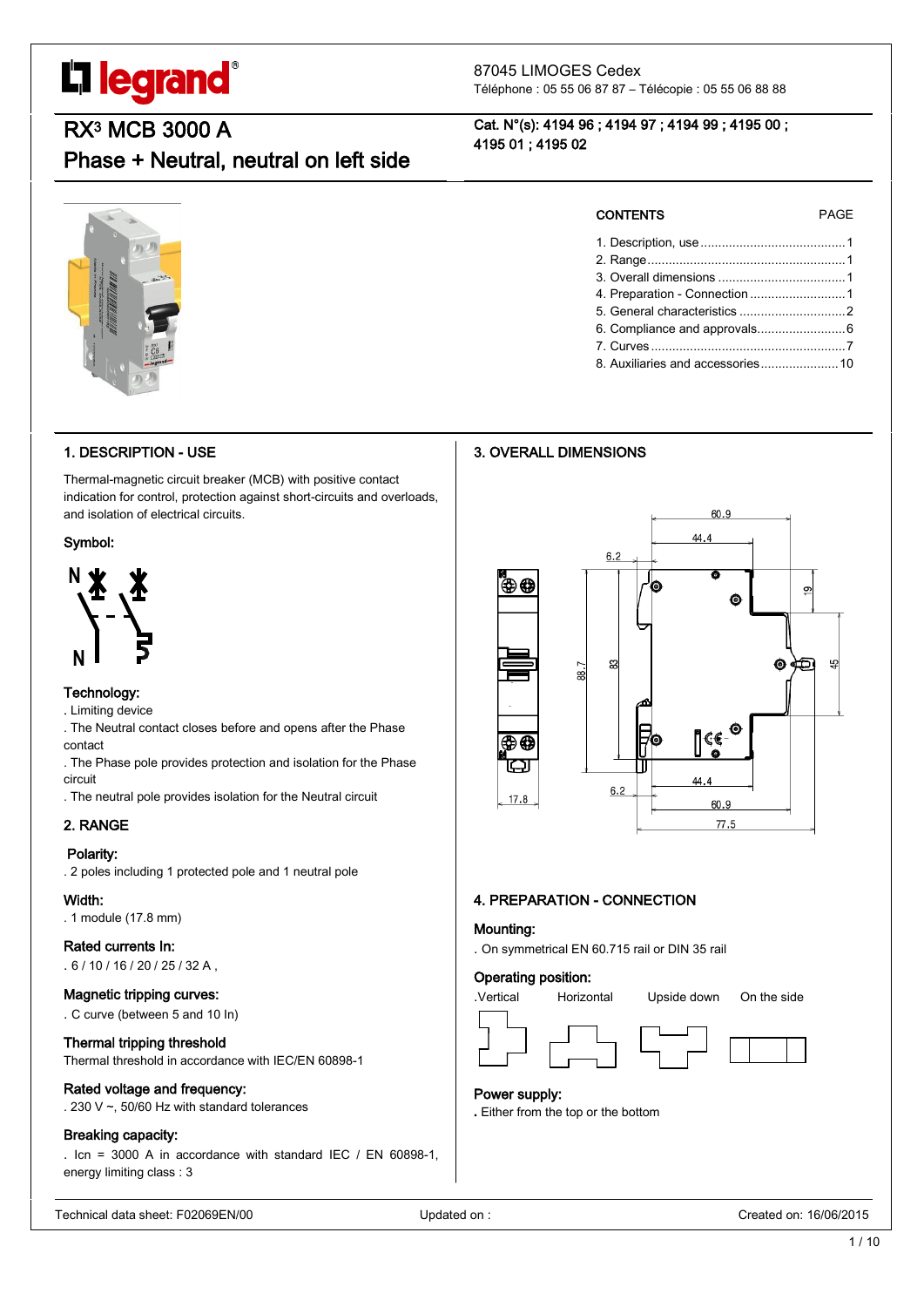Cat. N°(s): 4194 96 ; 4194 97 ; 4194 99 ; 4195 00 ; 4195 01 ; 4195 02

#### 4. PREPARATION - CONNECTION (continued)

#### Connection:

- . Terminals protected against direct contact IP20, wired device
- . Cage terminals, with release and captive screws

. Terminals fitted with shutters preventing a cable being placed

under the terminal, with the terminal partly open or closed . Alignment and spacing of the terminals permitting connection with

the other products in the range via prong supply busbars

- Terminal depth: 14 mm at the top and 13 mm at the bottom . Screw head: mixed, slotted and Pozidriv no. 2
- . Stripping length of wire : 12mm
- . Tightening torques:
	- Recommended: 1.6 to 2 Nm
	- Min.: 1.2 Nm
	- $Max: 2.8 Nm$

#### Conductor type:

- . Copper cable or supply busbar
- . Cable cross-section

|                | Without ferrule                                                               | With ferrule                          |
|----------------|-------------------------------------------------------------------------------|---------------------------------------|
| Rigid cable    | $1 \times 0.75$ to 16 mm <sup>2</sup><br>$2 \times 0.75$ to 6 mm <sup>2</sup> |                                       |
| Flexible cable | $1 \times 0.75$ to 10 mm <sup>2</sup><br>$2 \times 0.75$ to 4 mm <sup>2</sup> | $1 \times 0.75$ to 10 mm <sup>2</sup> |

. Prong busbar, alone or with a flexible wire (without ferrule) 10 mm² or a connection terminal in the same terminal.

#### Recommended tools:

- . For the terminals, screwdriver with 5.5 mm blade or Pozidriv no. 2 screwdriver
- . For attaching or removing the DIN rail, screwdriver with 5.5 mm blade or Pozidriv no. 2 screwdriver

#### Manual actuation of the MCB:

- . Ergonomic 2-positions handle
- . "O-OFF": Device open
- . "I-ON": Device closed

#### Contact status display:

- . By the handle
- "O-OFF" = contacts open
- "I-ON" = contacts closed

#### Locking:

. Padlocks possible in the open and closed positions with padlock support (Cat. No. 4 063 03) and Ø5 mm padlock (Cat. No. 4 063 13) or Ø6 mm padlock (Cat. No. 0 227 97)

#### Sealing:

. Possible in the open or closed positions

#### 5. GENERAL CHARACTERISTICS

Neutral earthing system:

### . IT, TT, TN



#### Marking on the upper panel:

. By permanent ink pad printing



. The terminals upstream and downstream of the neutral pole are marked with an "N" moulded close to the screw heads.

#### Lateral marking

. By ink jet



Minimum operating voltage:  $U = 12$  V AC

### Maximum operating voltage:

. U = 250 V / 50/60 Hz

**L1 legrand**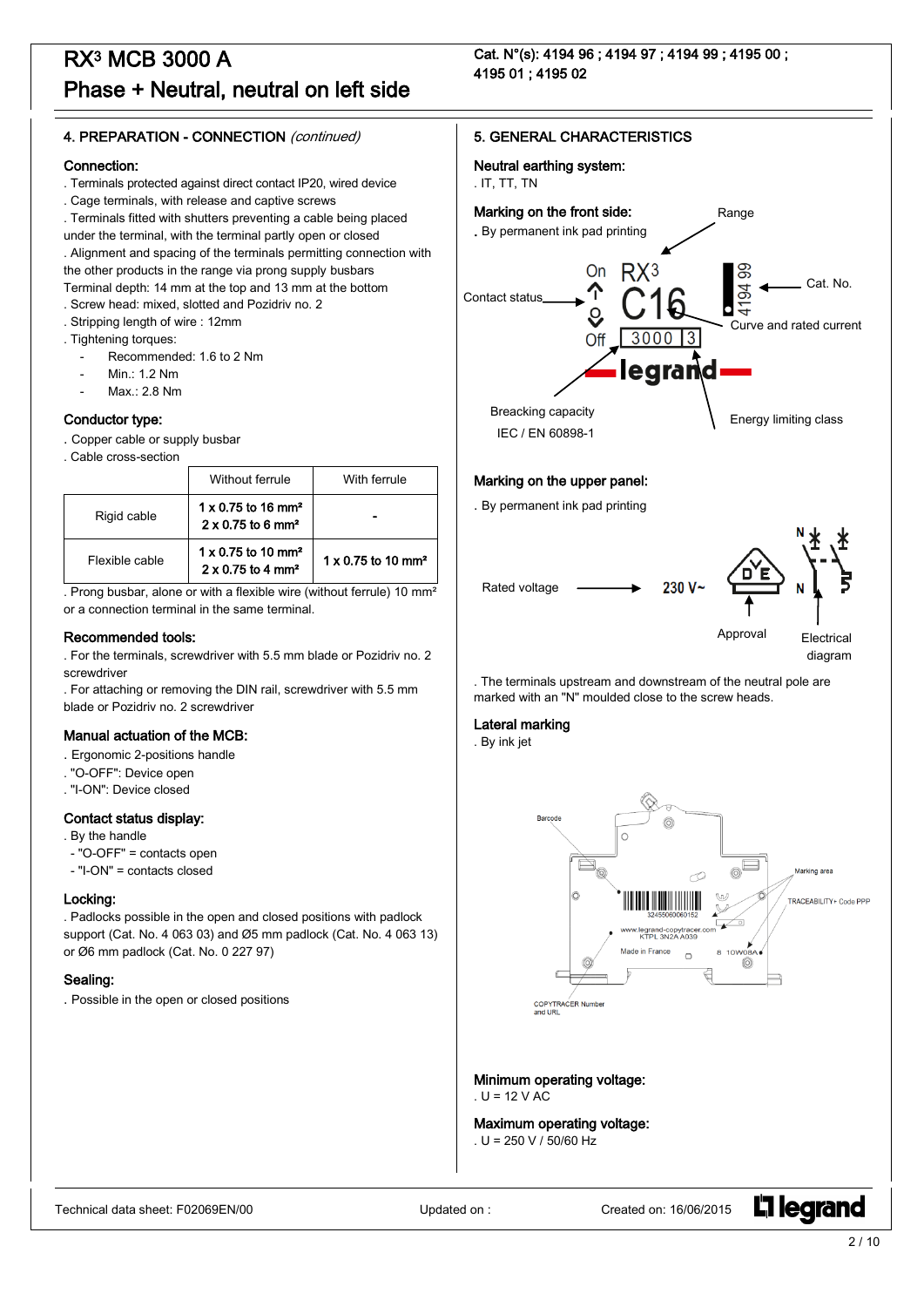#### 5. GENERAL CHARACTERISTICS (continued)

#### Breaking capacity on one single pole (phase pole):

. In accordance with Icn1 IEC / EN 60898-1: 3 kA at 230 V ~

#### Breaking capacity:

| Standard         | <b>Breaking</b><br>capacity | Voltage<br>between poles | <b>Breaking</b><br>capacity |  |
|------------------|-----------------------------|--------------------------|-----------------------------|--|
| IEC / EN 60898-1 | lcs                         | 230 V                    | 3 kA                        |  |
|                  | lcn                         |                          | 3 kA                        |  |

#### Energy limiting class : 3

#### Isolation distance:

. The distance between the contacts is greater than 5.5 mm with the handle in the open position.

. The MCB is suitable for isolation in accordance with standard IEC / EN 60898-1.

#### Insulation voltage:

. Ui = 250 V in accordance with IEC / EN 60898-1

#### Degree of pollution:

. 2 in accordance with IEC / EN 60898-1

#### Dielectric strength:

. 2,000 V

#### Rated impulse withstand voltage:

. Uimp =  $4$  kV

#### Degree or class of protection:

. Terminals protected against direct contact. Class of protection against solid objects and liquids (wired device): IP20 in accordance with standards IEC60 529 – EN 60529 and NF 20-010

- . Front panel protected against direct contact: IP40
- . Class II in relation to metallic conductive parts
- . Class of protection against mechanical impacts IK04 in

accordance with standard EN 62262.

#### Plastic materials:

. Polyamide , P.B.T. and PC

#### Enclosure heat and fire resistance:

. Resistance to glow wire tests at 960°C, in accordance with standard EN/IEC 60898-1

. Classification V2, in accordance with UL94

#### Higher heating potential:

. The heat potential is assessed at: 1.32 MJ

#### Closing and opening force via the handle:

- . 2 N on opening
- . 9 N on closing

#### Mechanical endurance:

. Compliant with IEC / EN 60898-1 . Resist with 20,000 operations with no load

#### Electrical endurance:

- . Compliant with standard IEC / EN 60898-1
- . Resist with 10,000 operations with load (In x Cos  $($ 0.9)

Cat. N°(s): 4194 96 ; 4194 97 ; 4194 99 ; 4195 00 ; 4195 01 ; 4195 02

#### Sinusoidal vibration resistance in accordance with IEC 60068.2.6:

- . Axes:  $x y z$
- . Frequency: 10 to 55 Hz
- . Acceleration:  $3g(1g = 9.81m.s<sup>2</sup>)$

#### Resistance to tremors:

. In accordance with standard IEC / EN 60898-1

#### Ambient temperatures:

- . Operation: from 25℃ to + 70℃
- . Storage: from 40℃ to + 70℃

#### Packaged volume:

| Packaging     | Volume $(dm^3)$ |  |  |
|---------------|-----------------|--|--|
| <b>Per 10</b> | 1.62            |  |  |

Average unit weight per catalogue number:

. 0.11 kg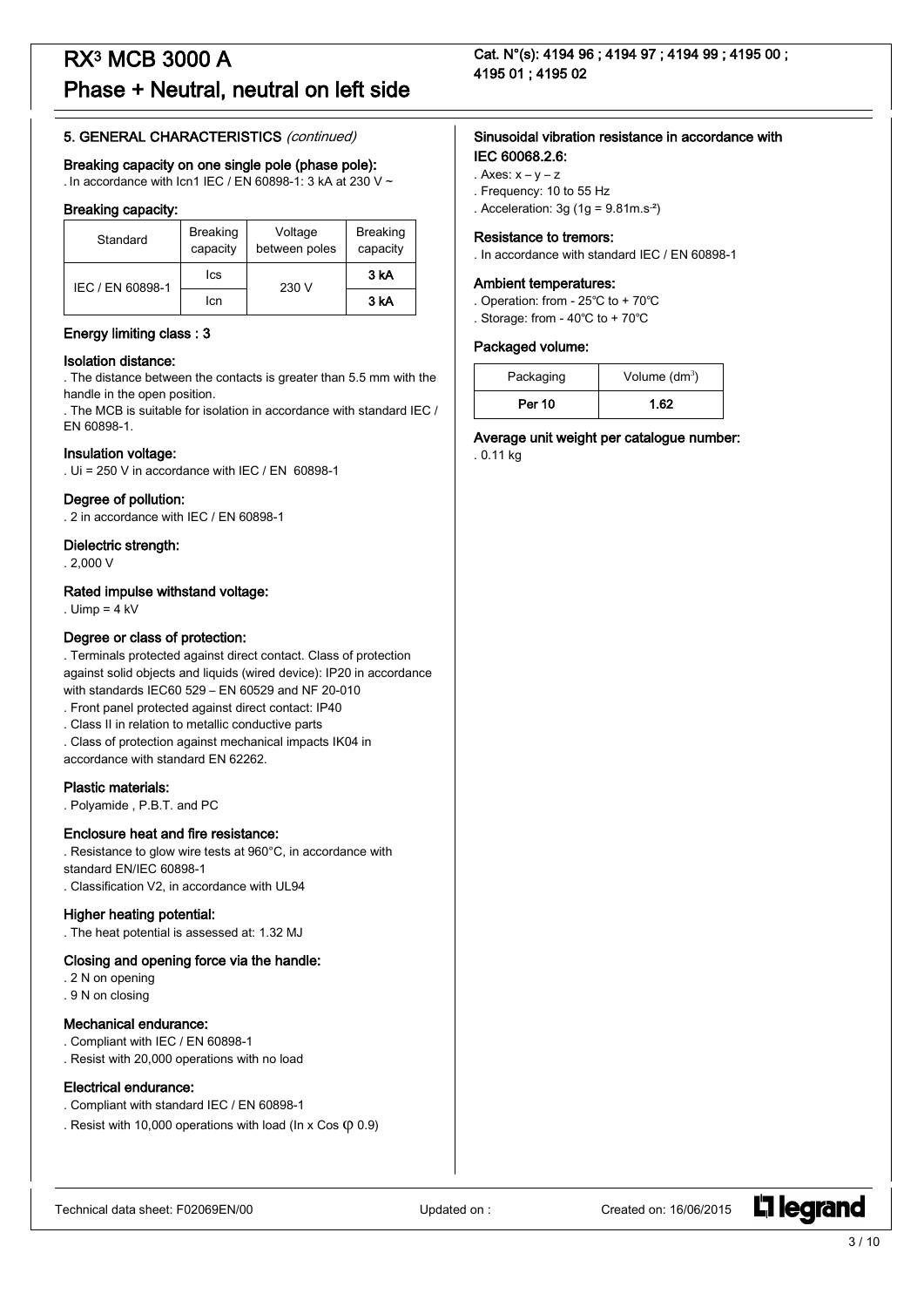#### 5. GENERAL CHARACTERISTICS (continued)

#### Derating of MCBs function of the number of devices placed side by side:

When several MCBs are installed side by side and operate simultaneously, the heat dissipation of one pole is limited. This results in an increased operating temperature for the circuit breakers which may cause false tripping. Applying the following coefficients to the operating currents is recommended.

| Number of MCBs side by side | Coefficient |
|-----------------------------|-------------|
| $2 - 3$                     | 0.9         |
| $4 - 5$                     | 0.8         |
| $6 - 9$                     | 0.7         |
| $\geq$ 10                   | 0.6         |

These values are given in the IEC 61439-1 recommendation

In order to avoid having to use these coefficients there must be good ventilation and the devices must be kept apart using the spacing elements Cat. No. 4 063 07 (0.5 module).

#### Derating of MCBs in the event of use with fluorescent tubes:

Electronic or ferromagnetic ballasts provide a high inrush current for a very short time. These currents are liable to cause tripping of the circuit breakers.

The maximum number of ballasts per MCB stated by the lamp and ballast manufacturers in their catalogues should be taken into account during installation.

#### Impact of height:

|                              | ≤2,000 m | $3,000 \; m$ | 4,000 m | 5,000 m |
|------------------------------|----------|--------------|---------|---------|
| Dielectric strength          | 2,000V   | 1,750 V      | 1,500 V | 1,250 V |
| Maximum<br>operating voltage | 230 V    | 230 V        | 230 V   | 230 V   |
| Derating at 30°C             | none     | none         | none    | none    |

#### Power dissipated in W for the phase pole in In:

. MCBs in In/Un

| Rated current          | 6 A | 10 A | 16 A | 20 A | 25 A | 32 A |
|------------------------|-----|------|------|------|------|------|
| Power (W) Phase pole   | 2.5 | 1.6  | 3.3  |      | 4.2  | 3.3  |
| Power (W) Neutral pole | 0.1 | 0.3  |      | 1.2  | 1.1  | 1.6  |

L<sub>i</sub>legrand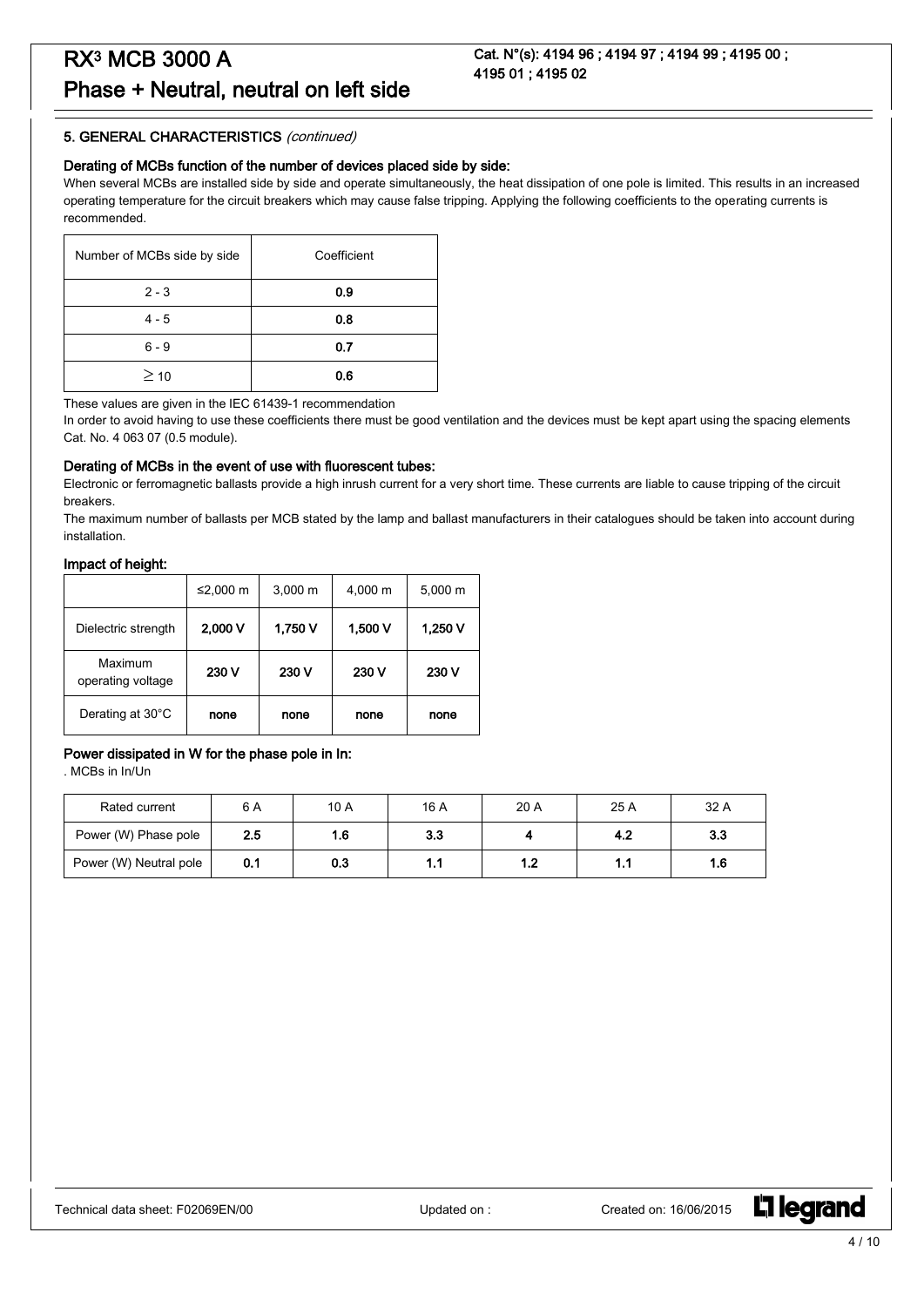#### 5. GENERAL CHARACTERISTICS (continued)

#### Derating of MCBs depending on the ambient temperature:

. The nominal characteristics of a circuit breaker are modified depending on the ambient temperature which prevails in the cabinet or enclosure where the MCBs is located.

. Reference temperature: 30°C in accordance with standard EN/IEC 60898-1.

| In $(A)$ | $-25^{\circ}$ C | $-10^{\circ}$ C | $0^{\circ}$ C | $10^{\circ}$ C | $20^{\circ}$ C | $30^{\circ}$ C | $40^{\circ}$ C | $50^{\circ}$ C | $60^{\circ}$ C | $70^{\circ}$ C |
|----------|-----------------|-----------------|---------------|----------------|----------------|----------------|----------------|----------------|----------------|----------------|
| 6        | 7.5             | 7.2             | 6.9           | 6.6            | 6.3            | 6              | 5.7            | 5.4            | 5.1            | 4.8            |
| 10       | 12.5            | 12              | 11.5          | 11             | 10.5           | 10             | 9.5            | 9              | 8.5            | 8              |
| 16       | 20              | 19.2            | 18.4          | 17.6           | 16.8           | 16             | 15.2           | 14.4           | 13.6           | 12.8           |
| 20       | 25              | 24              | 23            | 22             | 21             | 20             | 19             | 18             | 17             | 16             |
| 25       | 31.25           | 30              | 28.7          | 27.5           | 26.2           | 25             | 23.7           | 22.5           | 21.2           | 20             |
| 32       | 40              | 38.4            | 36.8          | 35.2           | 33.6           | 32             | 30.4           | 28.8           | 27.2           | 25.6           |

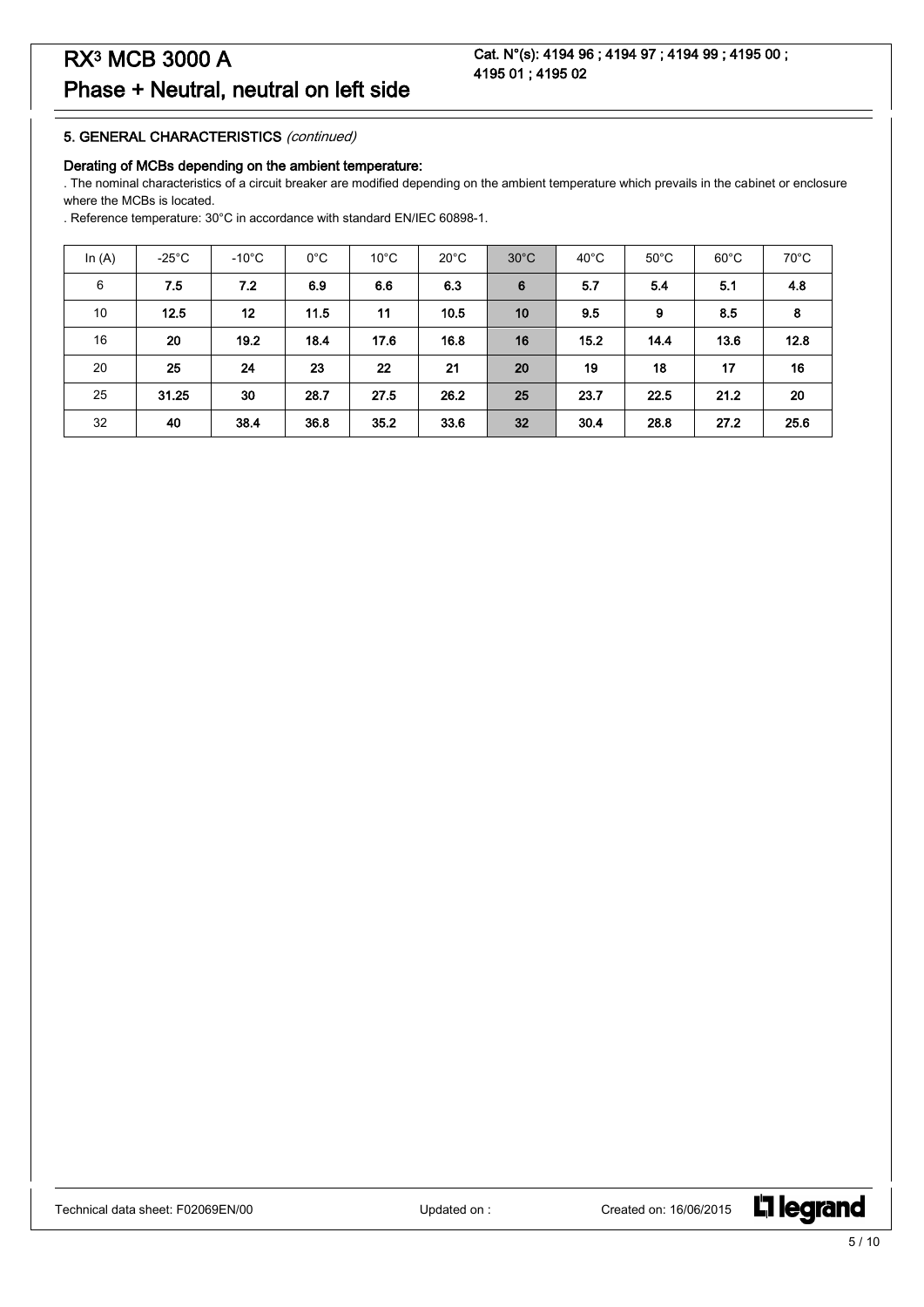#### 6. COMPLIANCE AND APPROVALS

#### In accordance with standards:

. EN/IEC 60898-1

#### Usage in special conditions:

. Category C compliant (testing temperature range from -25°C to +70°C, resistant to salt spray) in accordance with the classification defined in Appendix Q of standard IEC/EN 60947-1

#### Respect for the environment – Compliance with European Union Directives:

. Compliance with Directive 2002/95/EC of 27/01/03 known as "RoHS" which provides for a restriction on the use of dangerous substances such as lead, mercury, cadmium, hexavalent chromium and polybrominated biphenyl (PBB) and polybrominated diphenyl ether (PBDE) brominated flame retardants from 1st July 2006

. Compliance with the Directive 91/338/EEC of 18/06/91 and decree 94-647 of 27/07/04

#### Plastic materials:

. Halogen free plastic materials.

. Labelling of parts compliant with ISO 11469 and ISO 1043.

#### Packaging:

. Design and manufacture of packaging compliant with decree 98-638 of 20/07/98 and Directive 94/62/EC

#### Approvals obtained:

. Germany : VDE

#### Precious material

. Silver

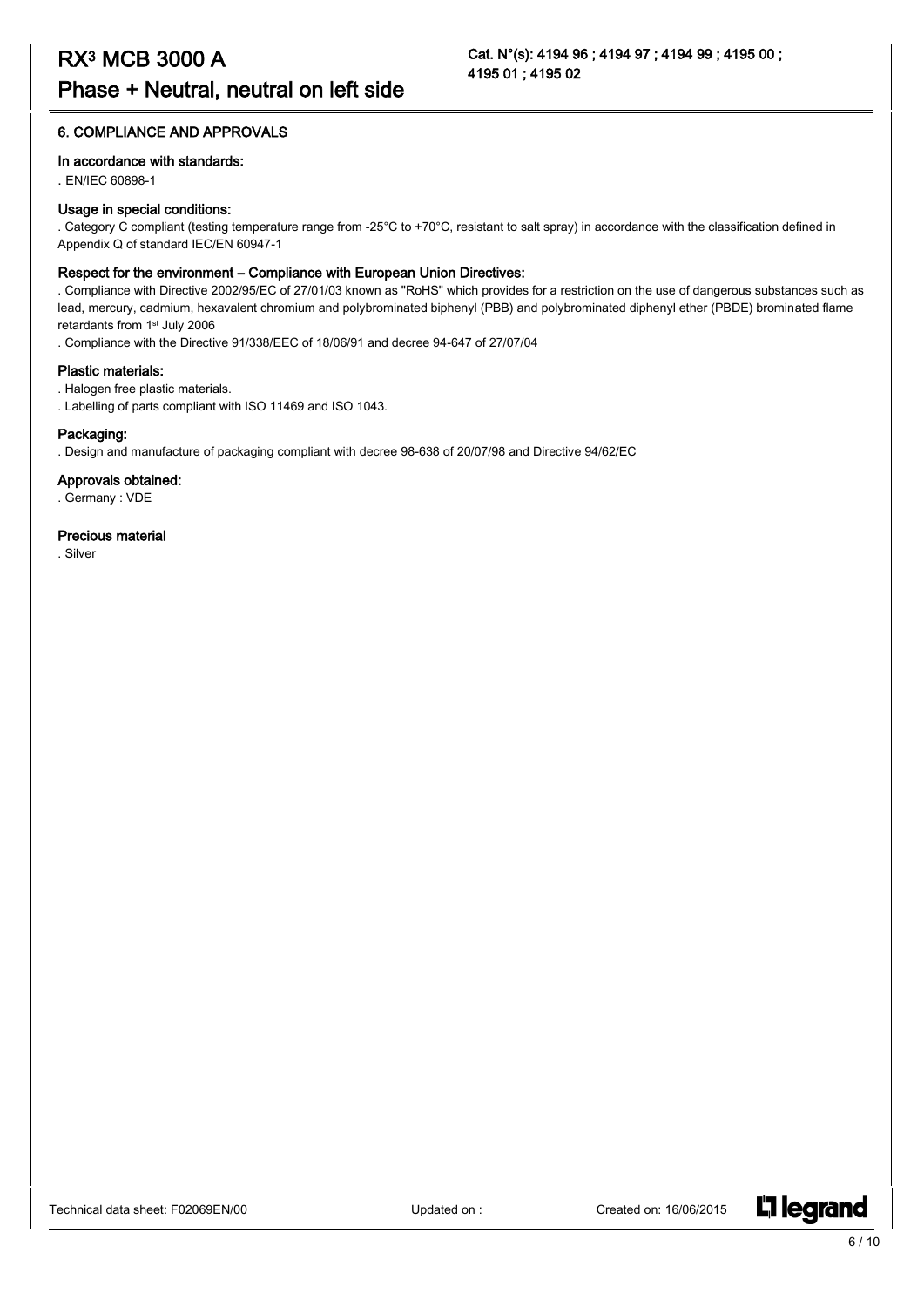Cat. N°(s): 4194 96 ; 4194 97 ; 4194 99 ; 4195 00 ; 4195 01 ; 4195 02

#### 7. CURVES

Thermal-magnetic tripping curve range typical of C curve MCBs:

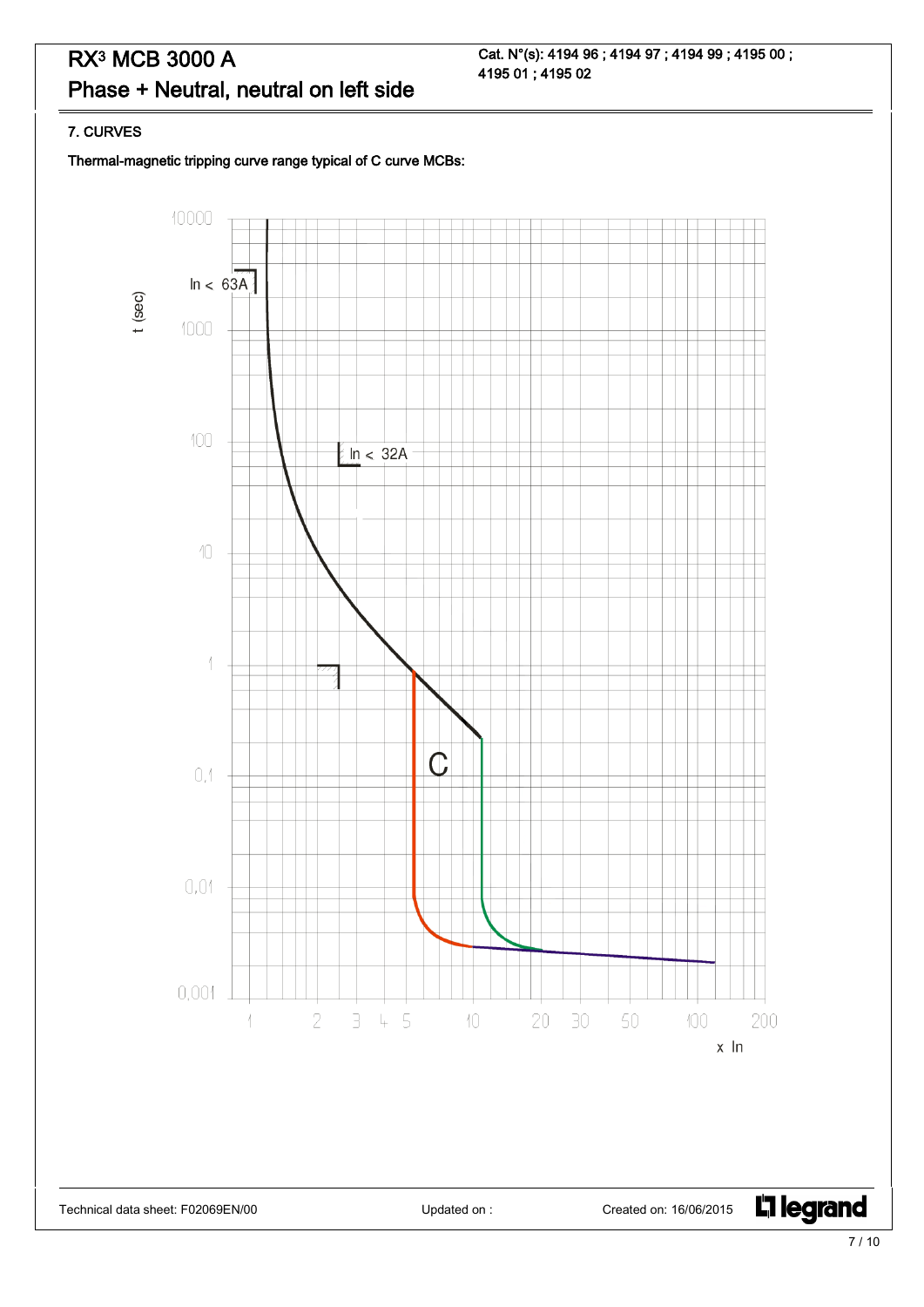Cat. N°(s): 4194 96 ; 4194 97 ; 4194 99 ; 4195 00 ; 4195 01 ; 4195 02

7. CURVES (continued)

Average thermal-magnetic tripping curves range typical of C curve MCBs:

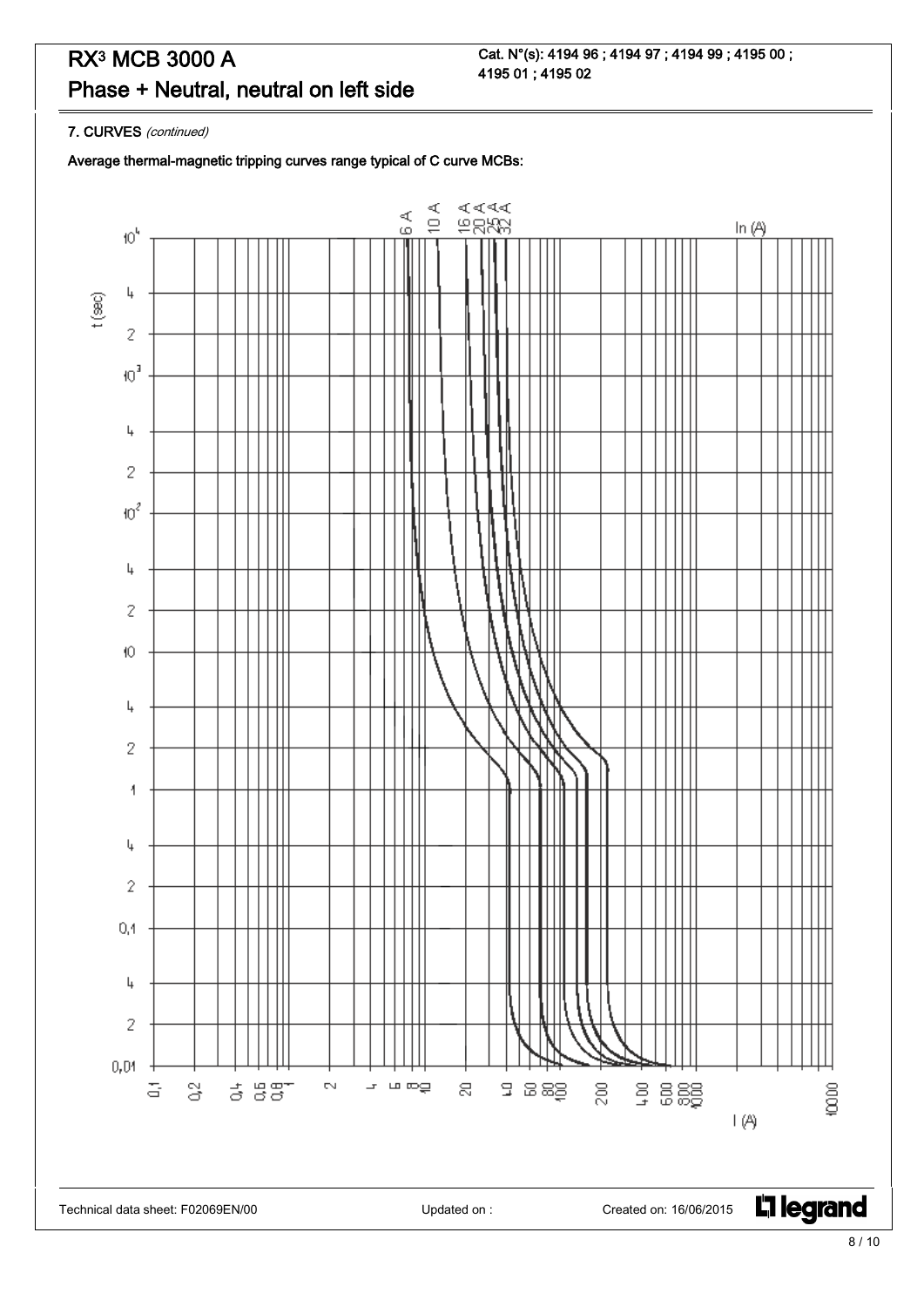Cat. N°(s): 4194 96 ; 4194 97 ; 4194 99 ; 4195 00 ; 4195 01 ; 4195 02

7. CURVES (continued)

#### Thermal stress limiting curves :

. C curve MCBs



Icc = prospective short-circuit symmetrical current (rms in A) Limited themal stress (in A²s)

L<sub>1</sub> legrand